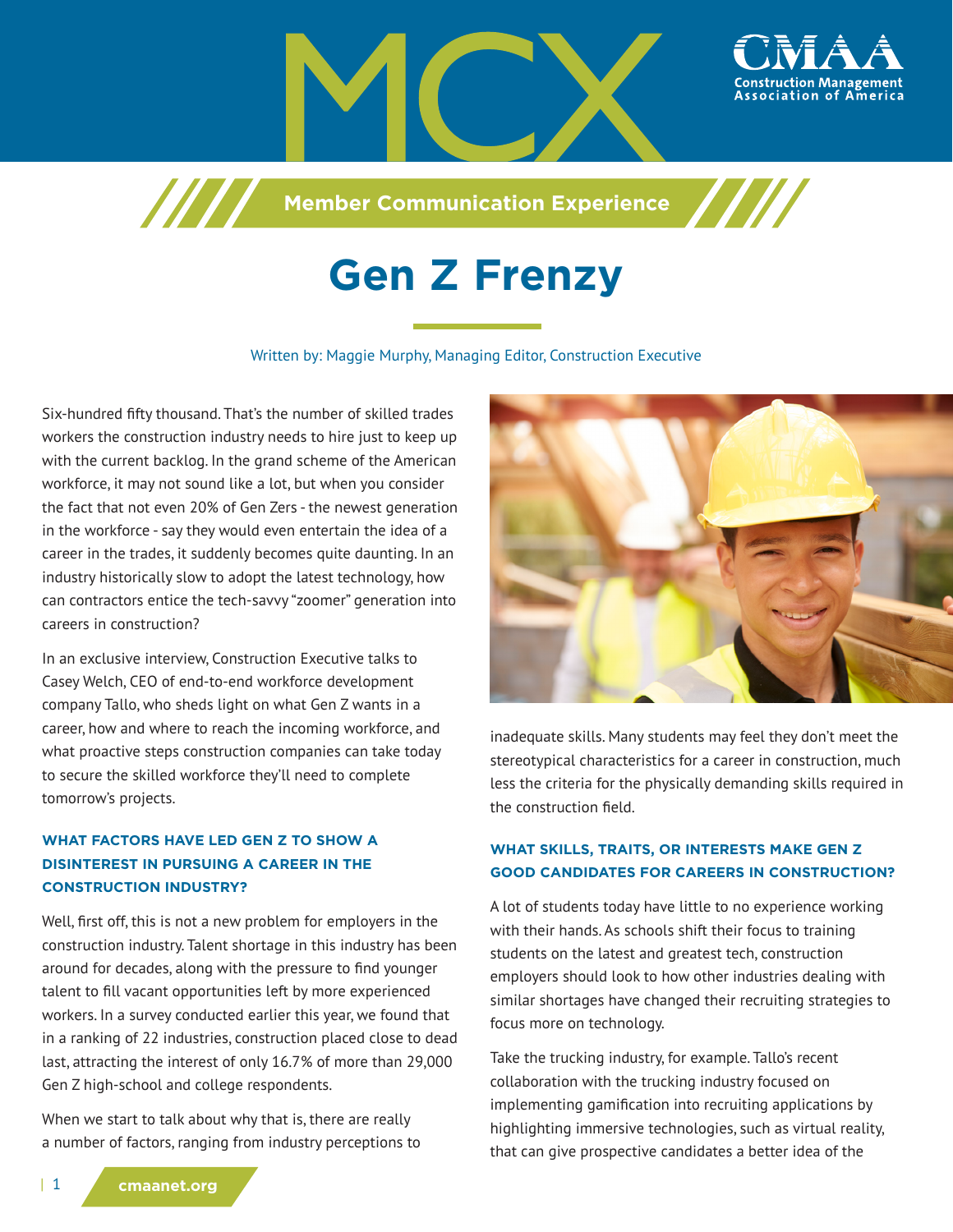work they would need to perform. Gen Z isn't known as the digital generation for nothing. These are exactly the sorts of opportunities they're seeking, and they, in turn, can offer contractors exactly the sort of skillset needed as they implement technological solutions to increase efficiency and productivity and make the most of a shrinking skilled-trades labor pool.

77 T. T.

# **WHAT ARE SOME WAYS EMPLOYERS IN THE CONSTRUCTION INDUSTRY CAN GARNER MORE GEN Z APPLICANTS?**

In order to overcome industry challenges brought on by the talent shortage, construction employers really need to appeal to potential workers earlier in their lives - we're talking before high-school graduation. In the aforementioned survey, it was also found that 70% of Gen Z decides on their future employer in high school or early college, while 74% indicate they would be more inclined to work for an employer if they connected with them prior to looking for a job.

In order to get Gen Z interested in construction, employers have to get to them early and get to them often. The earlier students can see the benefits of the career, the more inclined they'll be to commit to it.

#### **WHEN AND WHERE SHOULD EMPLOYERS PROMOTE THESE POSITIONS?**

Employers need to consider new ways to meet students where they spend the bulk of their time. And while online platforms, such as social media, may be the first place that comes to mind, we found that students remain divided on the idea of employers reaching out to them through their social media accounts, with 54% of respondents saying they would be comfortable with it and about 34% saying it would make them uncomfortable. With this in mind, employers need to look into other online platforms that are geared toward career connection to reach today's students.

# **WHAT SORTS OF BENEFITS ARE GEN ZERS LOOKING FOR THAT COMPANIES SHOULD TAKE INTO CONSIDERATION, BEYOND TRADITIONAL HEALTH CARE, RETIREMENT AND PTO?**

Seventy-nine percent of Gen Z says they value making a difference in the world over making money. In addition, when Gen Z was asked what was most important in keeping them at a job, financial stability was number one, followed by company mission/purpose, and career advancement.

When it comes to remote work, which is a challenge for many skilled-trade industries, Gen Z talent is surprisingly open - in fact, they prefer a hybrid model. When polled, 37% of young talent said that they preferred to work 50% of the time in an office and 50% of the time remotely - the highest share for any of the options offered. What's more, choosing an employer based on geographic location is back on the rise.

Another survey revealed that 42% of Gen Zers find location very important when considering a job, compared to 39% in mid-pandemic 2020, and 51% in 2019. For this next generation taking the workforce by storm, they've made it clear that making a personal connection to their jobs is key. And this desire for fulfillment has significantly increased for the majority of Gen Zers during the turbulence of the past year.

Sixty-nine percent of Gen Z respondents said it has become more important in the past year to find a job that is personally fulfilling, and the majority of Gen Zers say it's important for them to work in a diverse and inclusive environment. Focusing on those efforts may help employers stand out to a Gen Z audience. Survey respondents reported that women in leadership; diversity and inclusion training and discussions; and people of color holding leadership positions are the top three DEI initiatives they're looking for in a future workplace.

## **HOW CAN CONTRACTORS USE TECHNOLOGY WHEN RECRUITING GEN Z?**

The most important thing to remember in any attempt for successful recruiting is to connect early and connect often. How do you do that? Well, first you have to meet students and young professionals where they are: online.

Where early talent really leverages social media and technology is when checking out a prospective career field and determining whether or not it is a good fit. So, it's in the best interest of contractors to use technology in the recruiting process to give early talent a look inside the industry in a way that highlights all its benefits and upsides.

# **WHAT'S THE NUMBER-ONE PROACTIVE STEP CONTRACTORS CAN TAKE TODAY TO FILL THE SKILLED-LABOR GAP WITH INDIVIDUALS FROM THIS NEW GENERATION OF WORKERS?**

I may sound like a broken record here, but the number-one thing that contractors can do is to reach out early. Construction companies should make it a priority to appeal to potential workers and get them skilled well before they graduate from high school.  $\beta$